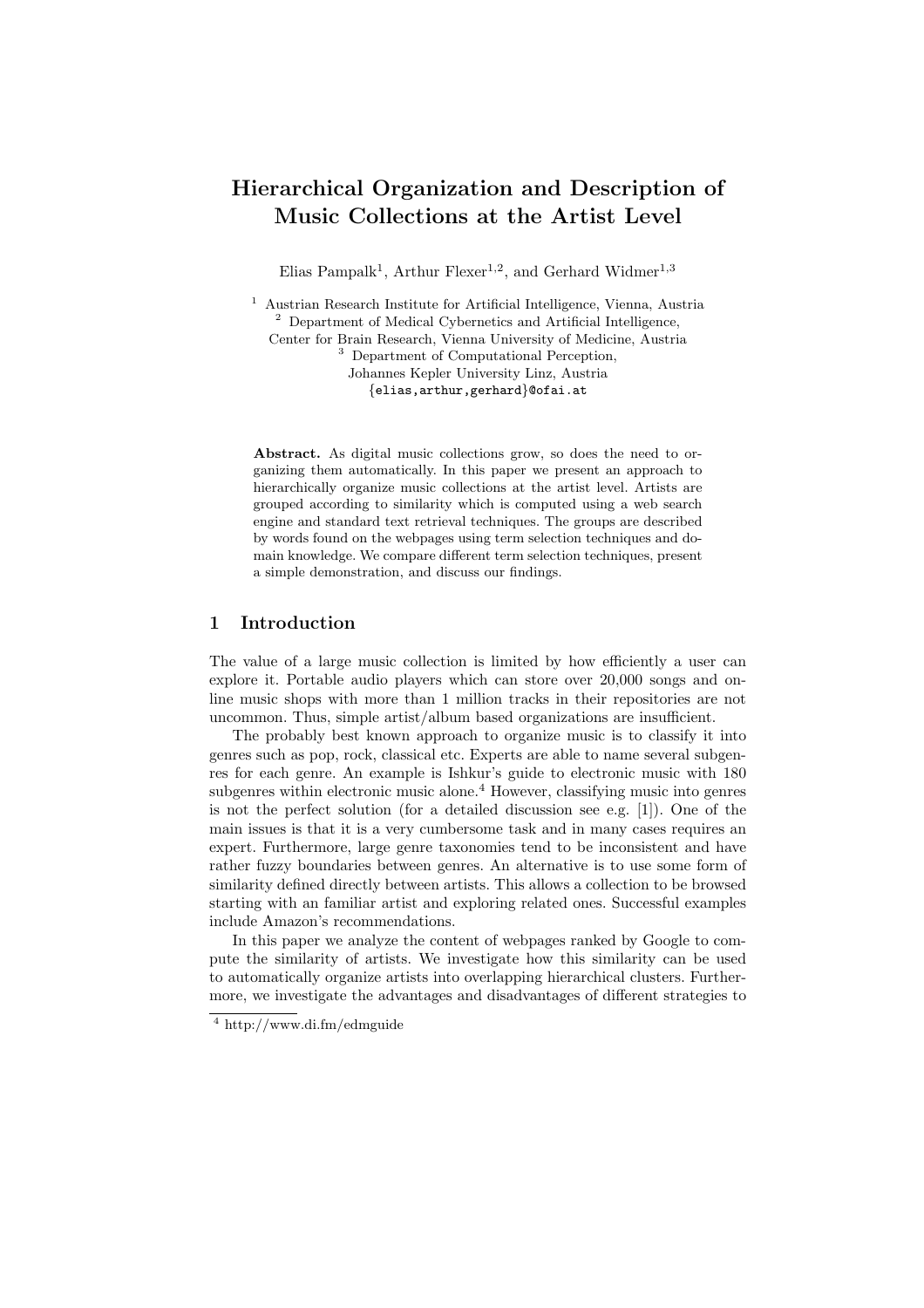automatically describe these clusters with words. An HTML-based demonstration is available.<sup>5</sup>

The following sections are: (2) related work, (3) similarity computations, (4) hierarchical clustering, (5) term selection for clusters description, (6) results and discussion (including the user interface), (7) conclusions.

# 2 Related Work

Music information retrieval is relatively young research field. However, there are a number of publications related to extracting information from the web and approaches to structure and summarize music collections.

One of the first approaches using web-based data to compute artist similarities was presented in [2]. Co-occurrences on playlists from radio stations and compilation CD databases were used to cluster a set of 12 songs and a set of 100 artists hierarchically according to similarity. The approach was demonstrated using single-linkage agglomerative clustering. The main difference of the approach we present in this paper is that we focus on automatically describing the *contents* of these clusters. We also used a larger set of artists, a different data source, and a different clustering technique.

Another source are common webpages [3, 4]. The main idea is to retrieve top ranked sites from Google queries and apply standard text-processing techniques. Using the obtained word lists, the artist similarities are computed. A drastically simplified approach is to use the number of pages found by Google for a query containing two artist names [5, 6]. As the evaluation of artist similarity is quite difficult [7] it is tempting to resort to a genre classification scenario [8]. Other web-based sources include expert opinions (such as those available from the All Music Guide<sup>6</sup>), album reviews [9], or song lyrics [10].

A combination of audio-based and web-based sources is very desirable; however, that is outside of the scope of this paper. First approaches demonstrating the advantages of the combination can be found, for example, in [11, 9, 12].

Related work in terms of structuring and describing music collections includes the Islands of Music approach which is based on audio signal analysis [13, 14]. The idea is to organize music collections on a map such that similar pieces are located close to each other. The clusters are visualized using a metaphor of geographic maps and are labeled with abstract terms describing low-level audio signal characteristics. Furthermore, "weather charts" are used to describe the value of one attribute (e.g. bass energy) across the different regions of the map. Hierarchical extensions were presented in [15, 16].

The same hierarchical approach we use for this work we previously applied to organize large collections of drum sample libraries [17]. The basic idea is similar to the approach used by the search engine vivisimo.<sup>7</sup>

<sup>5</sup> http://www.oefai.at/˜elias/wa

 $6 \text{ http://www.allmusic.com}$ 

<sup>7</sup> http://www.vivisimo.com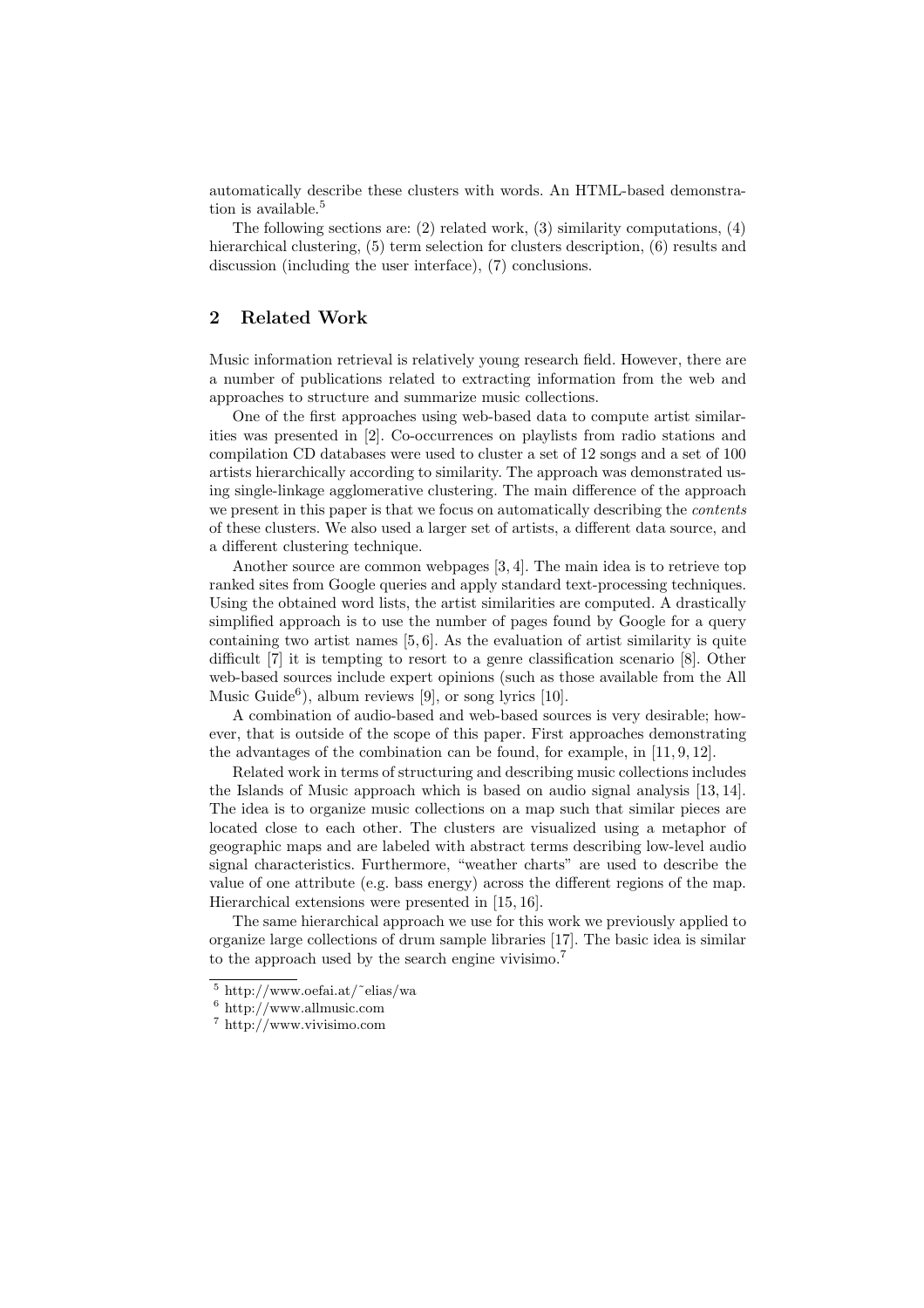## 3 Similarity Computations

In this section we describe how we compute the similarity between artists. This approach is a simplified version of the approach originally presented in [3] and is based on standard text information retrieval techniques. In previous work [8] we applied this approach successfully to classify artists into genres.

For each artist a query string consisting of the artist's name as an exact phrase extended by the keywords  $+music$  +review is sent to Google using Google's SOAP interface.<sup>8</sup> For each artist the 50 top ranked pages are retrieved. We remove all HTML markup tags, taking only the plain text content into account. Using a stop word list we remove very frequent and unwanted terms.<sup>9</sup>

Let the term frequency  $tf_{ta}$  be the number of occurrences (frequency) of word (term) t in the pages retrieved for artist a. Let the document frequency  $df_{ta}$  be the number of webpages (documents) for  $a$  in which  $t$  occurs at least once, and let  $df_t = \sum_a df_{ta}$ .

First, for computational reasons, for each artist we remove all terms for which  $df_{ta}$  < 3. (The highest possible value for  $df_{ta}$  is 50). Then we merge all individual term lists into one global list. From this we remove all terms for which there is no  $df_{ta} \geq 10$ . (That is, for at least one artist the term must occur in at least 10 pages.)

In our experiment with 224 artists 4139 terms remained.<sup>10</sup> The data is inherently extremely high-dimensional as the first 200 eigenvalues (using an eigenvalue decomposition, also known as PCA) are needed to describe 95% of the variance.

The frequency lists are combined using the term frequency  $\times$  inverse document frequency  $(tf \times idf)$  function (we use the *ltc* variant [18]). The term weight per artist is computed as,

$$
w_{ta} = \begin{cases} (1 + \log_2 t f_{ta}) \log_2 \frac{N}{df_t}, & \text{if } tf_{ta} > 0, \\ 0, & \text{otherwise,} \end{cases}
$$
(1)

where  $N$  is the total number of pages retrieved.

This gives us a vector of term weights for each artist. We normalize the weights such that the length of the vector equals 1 (Cosine normalization) to remove the influence the document length would otherwise have. Finally, the distance between two artists is computed as the Euclidean distance of the normalized term weight vectors.

The evaluation of this approach within a genre classification context can be found in [8]. For the set of 224 artists (manually assigned to 14 genres) which we use in our experiments we get accuracies of 85% for leave-one-out evaluation using a nearest neighbor classifier.

<sup>8</sup> This service is offered free of charge but is limited to 1000 queries a day per registered user. Each query returns 10 pages. http://www.google.com/apis

 $^9$ http://www.oefai.at/~elias/wa/stopwords.txt

 $10\,$  A list of the artists is available from:

http://www.cp.jku.at/people/knees/artistlist224.html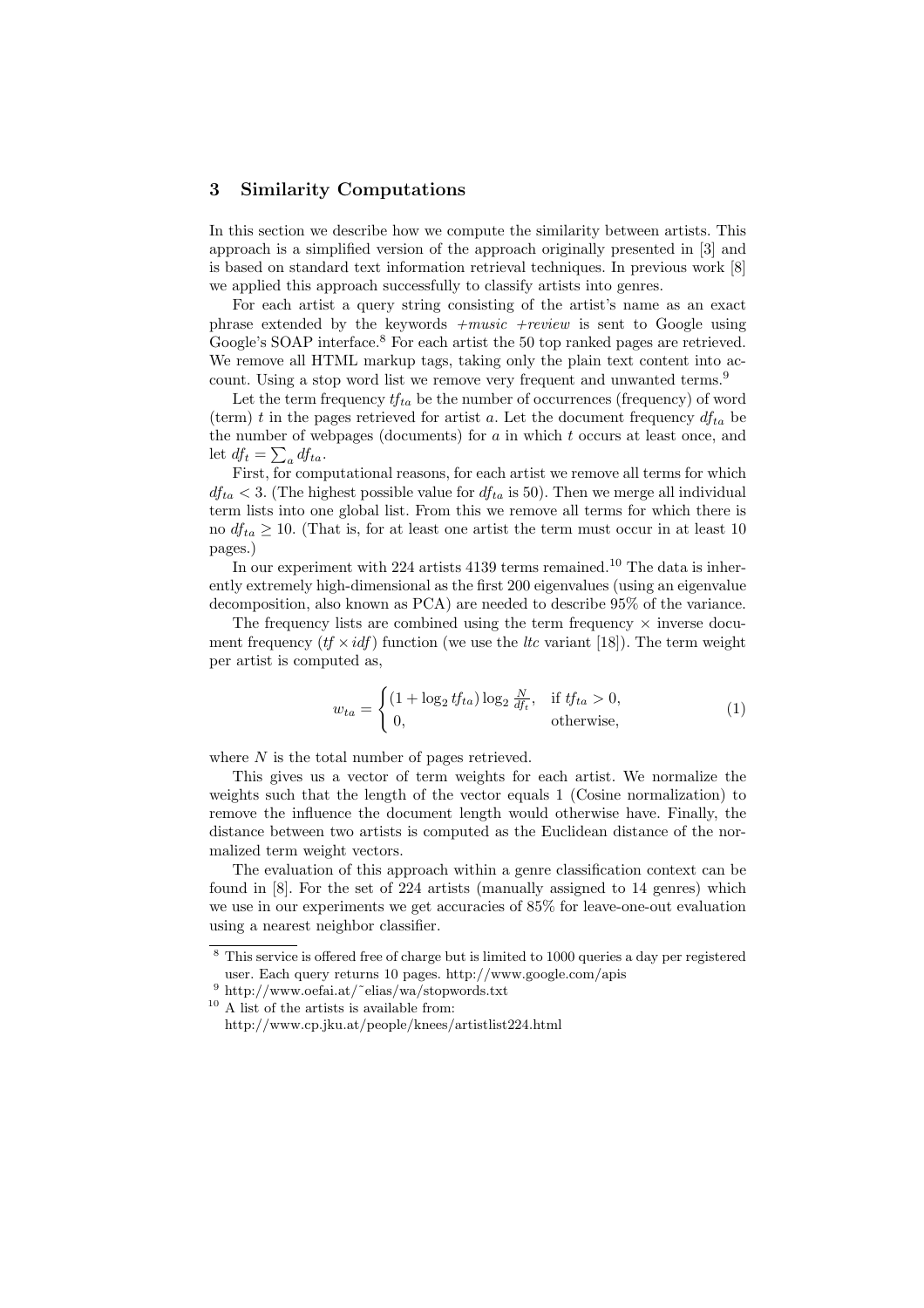# 4 Hierarchical Clustering

There is a close link between clustering and the user interface. For the user interface we use simple lists of items instead of complex graphical visualizations to convey the information. We assume that there is a certain number of items on the list which can be displayed best. We arbitrarily choose 5, which is significantly less than the 14 genres present in the collection we use for our experiments.

A clustering technique suitable to our requirements is the one-dimensional self organizing map (SOM) [19] which can be structured hierarchically [20, 21]. More flexible approaches include the growing hierarchical self-organizing map [22]. Other alternatives include, for example, hierarchical agglomerative clustering as used in [2].

The SOM groups similar items into clusters and places similar clusters close to each other. After training the SOM we increase the cluster size by 20% adding the artists closest to the border. This overlap makes it easier to find artists which are on the border of two or more clusters. Recursively, for each cluster another one-dimensional SOM is trained (for all artists assigned to the cluster) until the cluster size falls below a certain limit (e.g. only 7 artists remaining). In previous work we used the same one-dimensional overlapping clustering approach and a similar user interface to organize large drum sample libraries. The user feedback we got was very positive [17].

Figure 1 shows the distribution of the genres within the nodes (i.e. clusters) in the hierarchical structure. (A screenshot of how the hierarchy is displayed in the user interface is shown in Figure 3.) At the first level classical music (node n1) is well separated from all other music. The effects of the overlap are immediately visible as the sum of artists mapped to all units in the first layer is beyond 224. One example for a direct effect of the overlap is that there is jazz music in node n1, which would not be there otherwise. The nodes n1 and n5 are the only ones at the first level containing jazz music. Electronic and rap/hip-hop is only contained in n2 and n3, and blues only in n4 and n5.

At the second level most nodes have specialized. For example, n5.1 contains 34 artists mainly from jazz and blues and few from rock & roll. Another nice example is n3.2 which contains mostly punk but also some alternative. An interesting observation is that the one-dimensional ordering of the SOM (i.e. similar units should be close to each other) is not apparent. One reason for this might be the extremely high-dimensional data (as mentioned previously, 200 eigenvectors are necessary to preserve 95% of the variance in the data). Another observation indicating that the approach is not flawless is that there are some nodes which seem to contain a bit of almost every genre.

Figure 2 shows what happens at the third level (in the subbranch of node n2). For example, while node n2.3 contains artists from punk and soul/R&B none of its children mix the two. Another positive example is that node n2.5.1 captures most of the electronic music in n2.5. However, as can be seen the clustering is far from perfect and leaves a lot of room for improvement.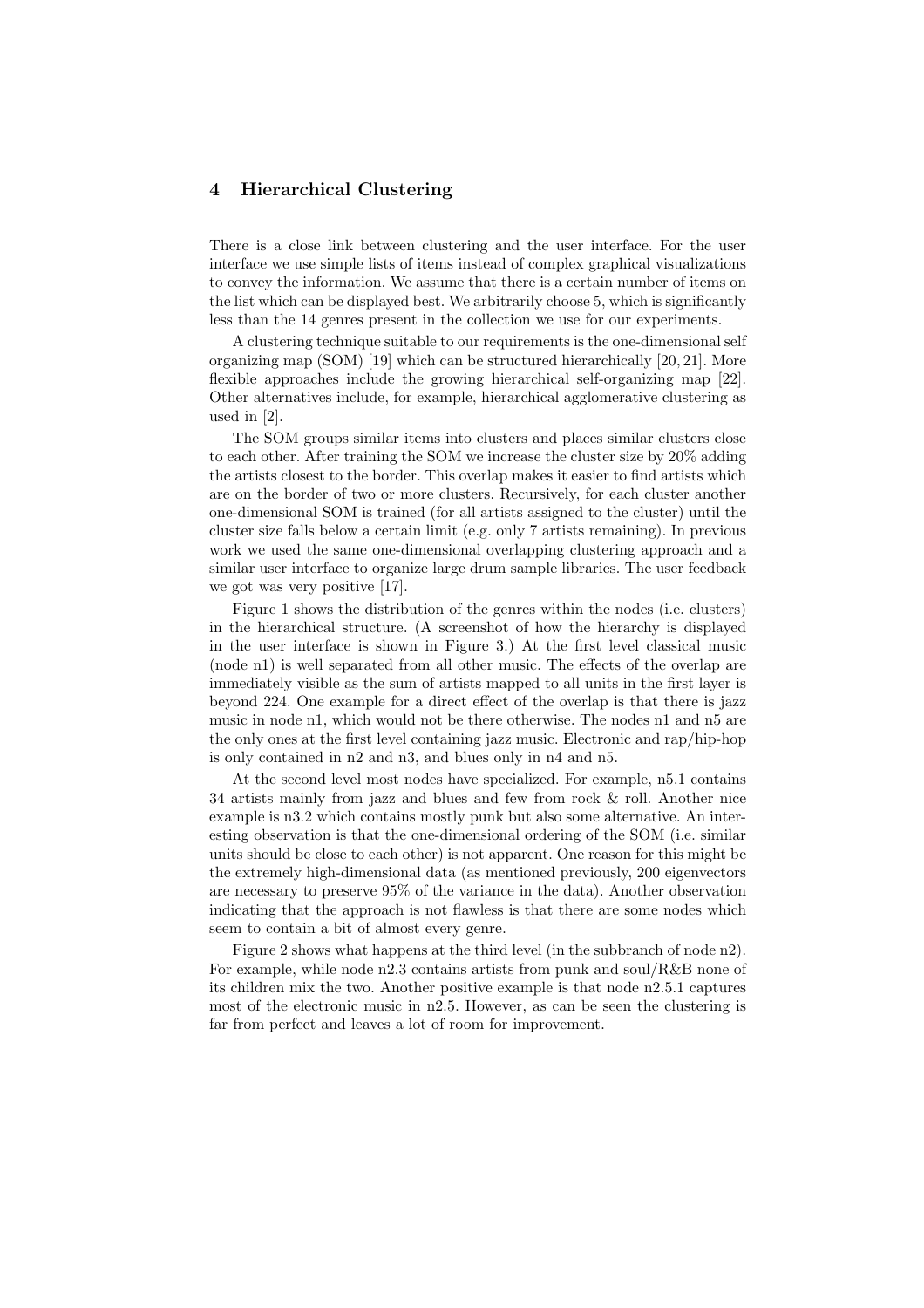

Fig. 1. Distribution of the 14 genres in the nodes of the first level (L1, first row) and second level (L2, all columns starting with the second row). For example, n2.4 (L2 node) is the fourth child of parent n2 (L1 node). Each subplot represents the distribution of genres in a node (visualized as histogram and displayed in two lines to save space). Black corresponds to high values. The boxes in the histogram corresponds to the following genres: A alternative/indie, B blues, C classic, D country, E electronic, F folk, G heavy, H jazz, I pop, J punk, K rap/hip-hop, L reggae, M R&B/soul, N rock & roll. The numbers in brackets are the number of artists mapped to the node.



Fig. 2. Distribution of the 14 genres in the nodes of the second (L2) and third (L3) level in the subbranch of node n2.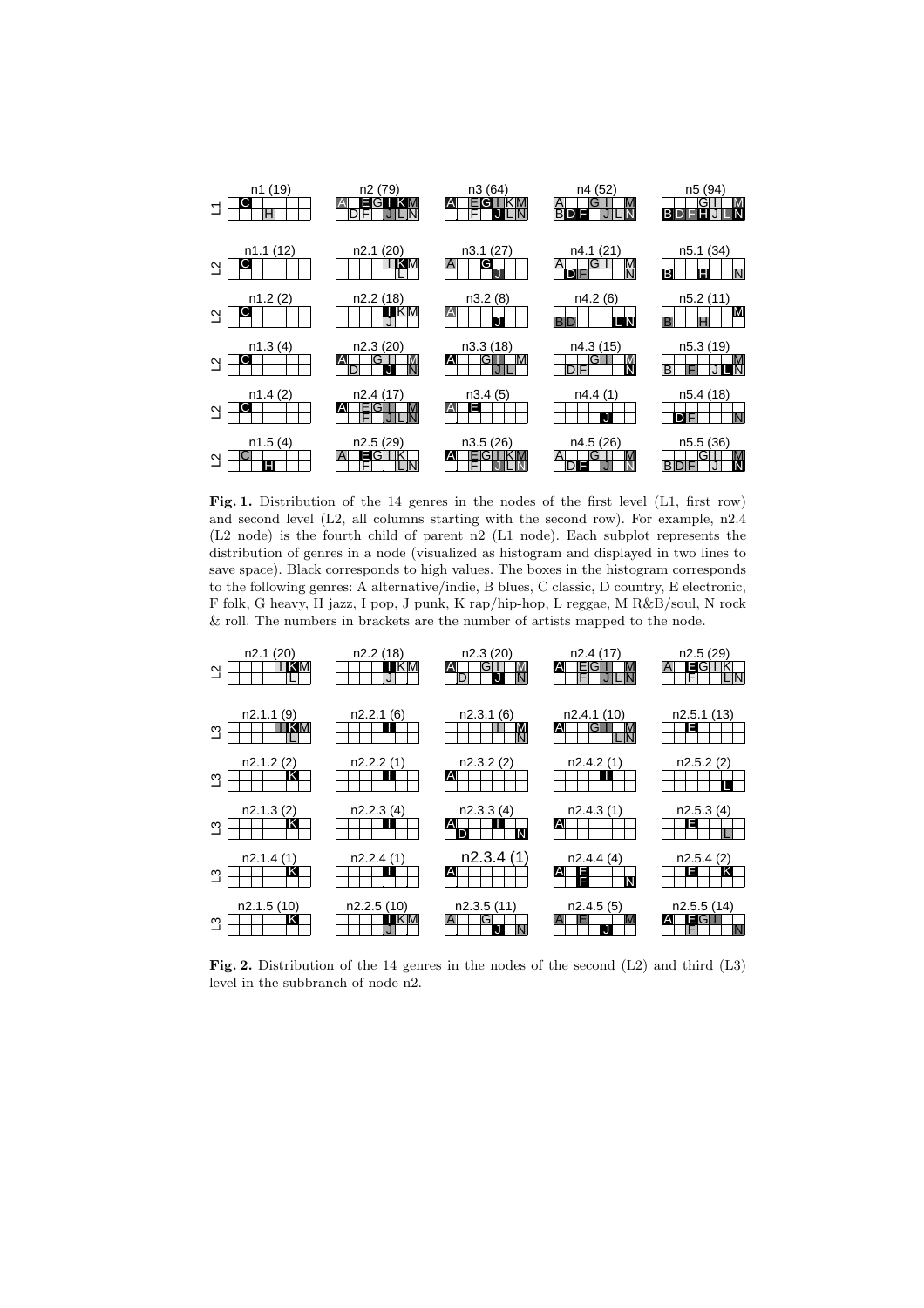## 5 Term Selection for Cluster Description

Term selection is a core component of the user interface. The goal is to select words which best summarize a group of artists. With respect to the user interaction we make three assumptions with impact on the cluster description. First, the artists are mostly unknown to the user (otherwise we could just label the nodes with the artists' names). Second, we also do not know which artists the user knows (otherwise we could use those to describe the nodes). Third, we assume that space is limited and thus we want to describe each node with as few words as possible. Dropping assumption two could lead to very interesting interactive user interfaces. However, this is beyond the scope of this paper.

In our experiments we compare five term selection techniques, and two different concepts regarding the set of terms to start with in the first place. In particular, we suggest using a domain-specific dictionary instead of the terms used to compute the similarity.

#### 5.1 Techniques

Given are the term frequency  $tf_{ta}$ , document frequency  $df_{ta}$ , and the Cosine normalized  $tf \times idf$  weight  $w_{ta}$  for each term t and artist a. A straightforward approach is to use the  $tf \times idf$  computations, i.e.  $w_{ta}$ . For each node we compute the average over the cluster c of the assigned artists  $w_{tc}$  and select the terms with the highest values.

The second approach is called "LabelSOM" [23] and has successfully been applied to label large document collections organized by SOMs. LabelSOM is built on the observation that terms with a very high  $w_{tc}$  and a high variance (i.e., they are very rare in some of the documents in the cluster) are usually poor descriptors. Thus, instead of  $w_{tc}$  the variance of  $w_{ta}$  in c is used to rank the terms (better descriptors have lower variances). Since terms which do not occur in c  $(w_{tc} = 0)$  have variance 0, terms with  $w_{tc}$  below a manually defined threshold are removed from the list of possible candidates. This threshold depends on the number of input dimensions and how the vectors are normalized. For the 4139 dimensions we used a threshold of 0.045. For the approach with the dictionary (see below) where we have 1269 dimensions we used a threshold of 0.1. Note that the variance in a cluster consisting only of one artist is meaningless. In such cases we use  $tf \times idf$  ranking instead.

Neither  $tf \times idf$  ranking nor LabelSOM try to find terms which discriminate two nodes. However, emphasizing differences between nodes of the same parent helps reduce redundancies in the descriptions. Furthermore, we can assume that the user already knows what the children have in common after reading the description of the parent. A standard technique to select discriminative terms is the  $\chi^2$  (chi-square) test (e.g. [24]). The  $\chi^2$ -value measures the independence of  $t$  from group  $c$  and is computed as,

$$
\chi_{tc}^2 = \frac{N(AD - BC)^2}{(A + B)(A + C)(B + D)(C + D)}
$$
(2)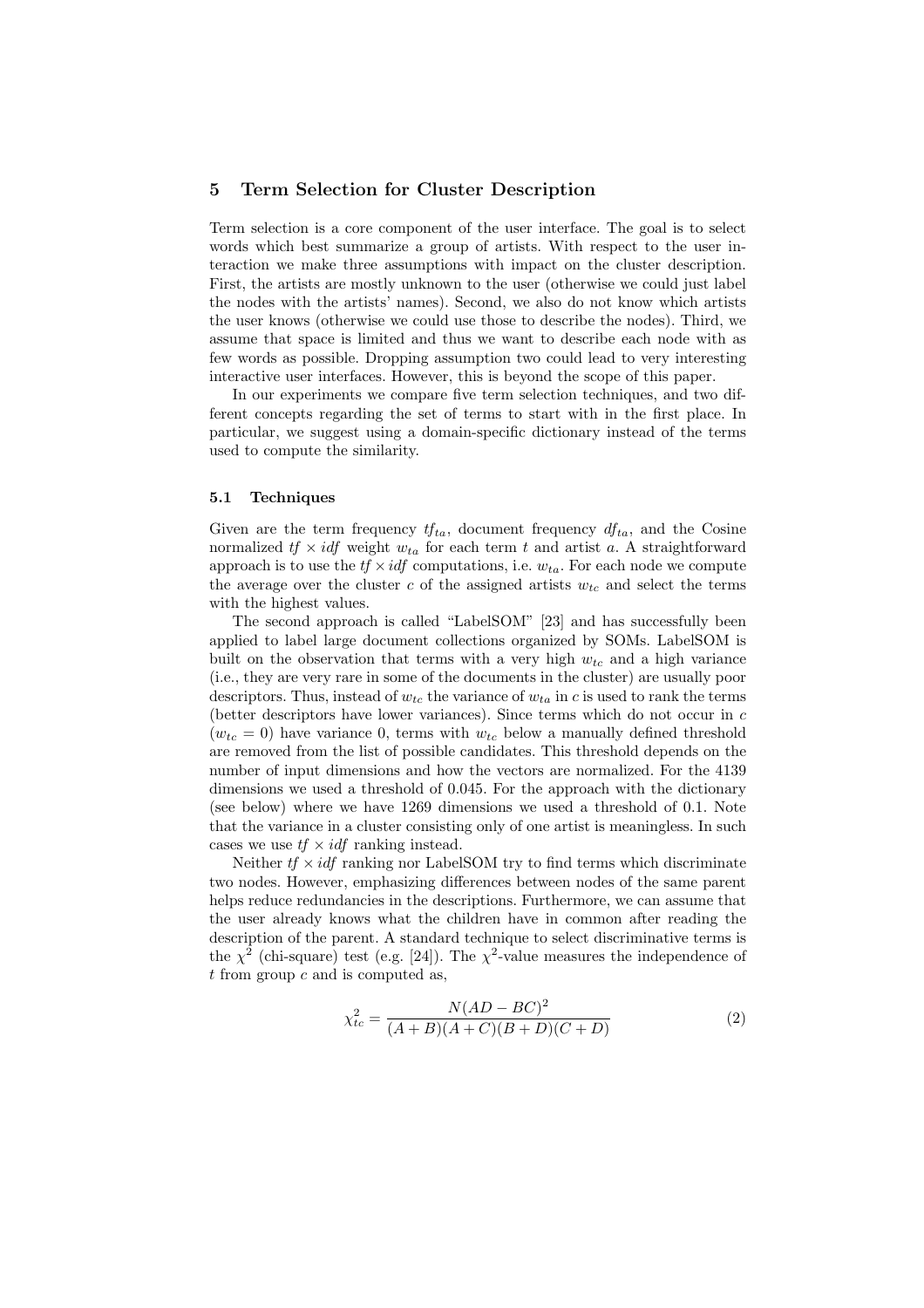where A is the number of documents in c containing  $t, B$  the number of documents not in c containing  $t, C$  the number of documents in c without  $t, D$  the number of documents not in  $c$  without  $t$ , and  $N$  is the total number of retrieved documents. As  $N$  is equal for all terms, it can be ignored. The terms with highest  $\chi^2_{tc}$  values are selected because they are least independent from c. Note that the document frequency is very informative because  $df_{ta}$  describes the percentage of times the terms occur in the 50 retrieved documents per artist.

The fourth technique was proposed by Lagus and Kaski (LK) [25]. Like Label-SOM it was developed to label large document collections organized by SOMs. While  $\chi^2$  only uses df, LK only use tf. The heuristically motivated ranking formula (higher values are better) is,

$$
f_{tc} = (tf_{tc}/\sum_{t'} tf_{t'c}) \cdot \frac{(tf_{tc}/\sum_{t'} tf_{t'c})}{\sum_{c'} (tf_{tc'}/\sum_{t'} tf_{t'c'})},
$$
\n(3)

where  $tf_{tc}$  is the average term frequency in cluster c. The left side of the product is the importance of t in c defined through the frequency of t relative to the frequency of other terms in  $c$ . The right side is the importance of  $t$  in  $c$  relative to the importance of  $t$  in all other clusters.

The fifth approach is a variation of LK. We implemented it to demonstrate the effects of extreme discrimination. In particular, in this variation  $tf_{tc}$  are normalized over the whole collection such that a word which occurs 100 times in cluster  $c$  and never in any cluster is equally important to a word that occurs once in  $c$  and never otherwise. As we will see later his approach can only produce meaningful results when used with a specialized dictionary. We ignore all terms which do not occur in at least  $10\%$  of the documents per cluster. The ranking function (higher values are better) is,

$$
f_{tc} = (tf_{tc}/\sum_{c'} tf_{tc}) \cdot \frac{(tf_{tc}/\sum_{c'} tf_{tc'})}{\sum_{c''}(tf_{tc''}/\sum_{c'} tf_{tc'})}.
$$
 (4)

In addition we implemented two combinations. In particular combining LK with  $\chi^2$ , and the LK variant with  $\chi^2$ . In both cases the values were combined by multiplication.

#### 5.2 Domain-Specific Dictionary

One of the main pillars of our approach is the use of a dictionary to avoid describing clusters with artist, album, and other specialized words likely to be unknown to the user. This dictionary contains general words used to describe music, such as genre names. The dictionary contains  $1398$  entries,  $11$   $1269$  of these occur in the retrieved documents. The dictionary was manually compiled by the authors in a sloppy manner by copying lists from various sources such as Wikipedia, the Yahoo directory, allmusic.com, and other sources which contained

<sup>&</sup>lt;sup>11</sup> http://www.oefai.at/ $\tilde{\text{}$ elias/wa/dict.txt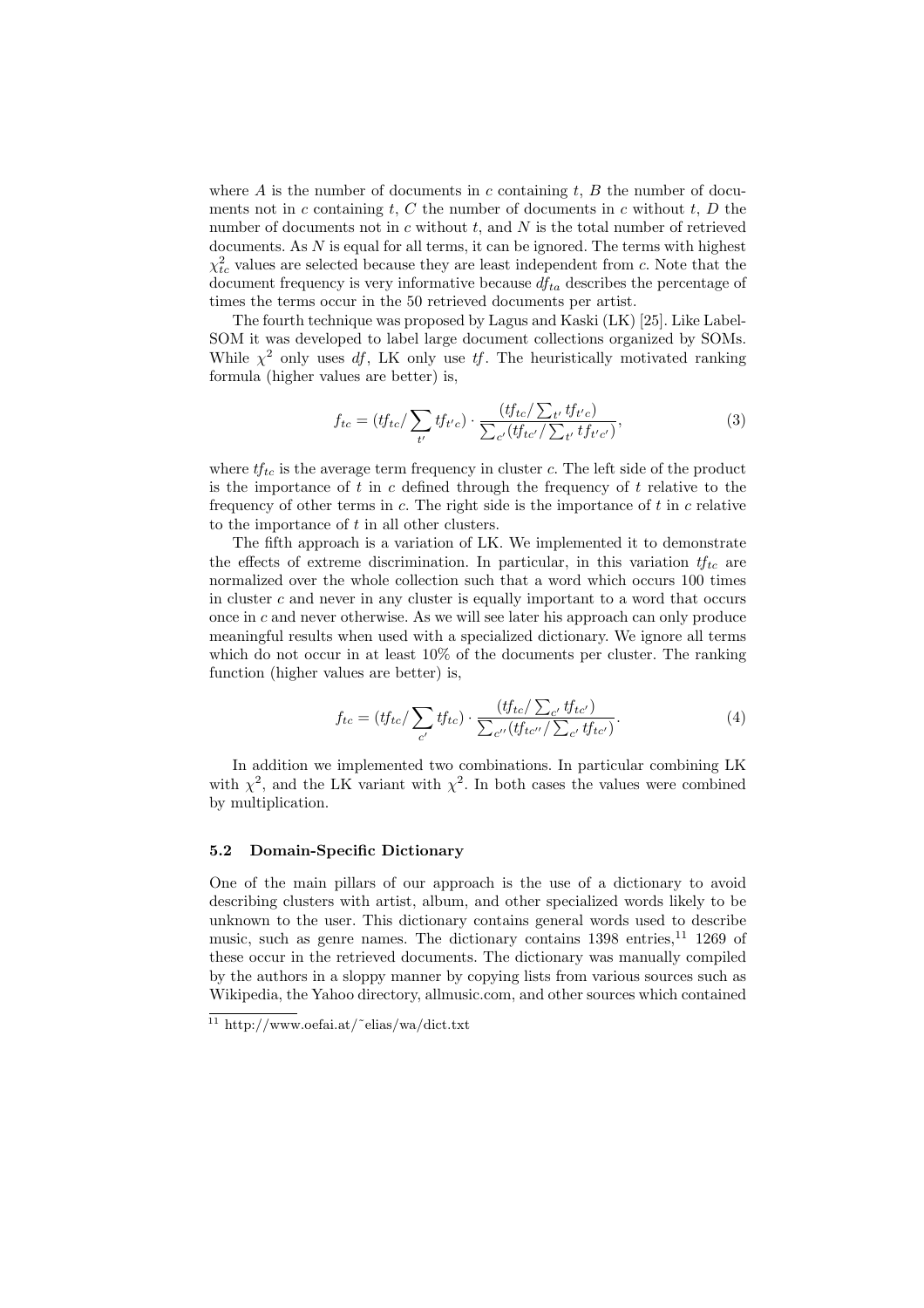music genres (and subgenres), instruments, or adjectives. The dictionary is far from complete and contains terms which should be removed (e.g. world, uk, band, and song). However, to get a better understanding of possible drawbacks we did not modify the dictionary.

We parse each retrieved webpage and compute the term frequencies, document frequencies, and  $tf \times idf$ . So why did we not use the dictionary to compute the similarities? There are two reasons.

First, the classification performance using  $k$ -nearest neighbors with leaveone-out validation is only about 79% compared to the 85% of the standard approach. Considering the size of the collection this might not be significant. However, the explanation for this is that the standard approach captures a lot of the very specific words such as the artists names, names of their albums and many other terms which co-occur on related artist pages.

Second, while the dictionary is an important pillar of our approach we try not to rely too much upon it. By manipulating the dictionary it is very likely that we could achieve 100% classifcation accuracies on our set of 224 artists. However, such results could not be generalized to other music collections. Furthermore, in our current approach the specialized dictionary can be replaced at any time without impact on the hierarchical structure.

## 6 Results and Discussion

In this section we first describe the user interface we implemented to demonstrate the approach. Second, we compare different term selection approaches. Due to space limitations we will use simple lists of words to do so (see Table 1). Finally, we discuss our approach in general.

## 6.1 User Interface

To demonstrate our approach we implemented a very simple HTML interface.<sup>12</sup> There are two parts of the interface: the hierarchy of clusters visualized as a grid of boxed texts and, just to the right of it, a display of a list of artists mapped to the currently selected cluster. The clusters of the first level in the hierarchy are visualized using the five boxes in the first (top) row. After the user selects a cluster, a second row appears which displays the children of the selected cluster. The selected clusters are highlighted in a different color. The hierarchy is displayed in such a way that the user can always see every previously made decision on a higher level. The number of artists mapped to a cluster is visualized by a bar next to the cluster. Inside a text box, at most the top 10 terms are displayed. However, if a term's value is below 10% of the highest value then it is not displayed. The value of the ranking function for each term is coded through the color in which the term is displayed. The best term is always black and as the values decrease the color fades out. For debugging purposes it is also

 $12 \text{ http://www.oefai.at/~elias/wa}$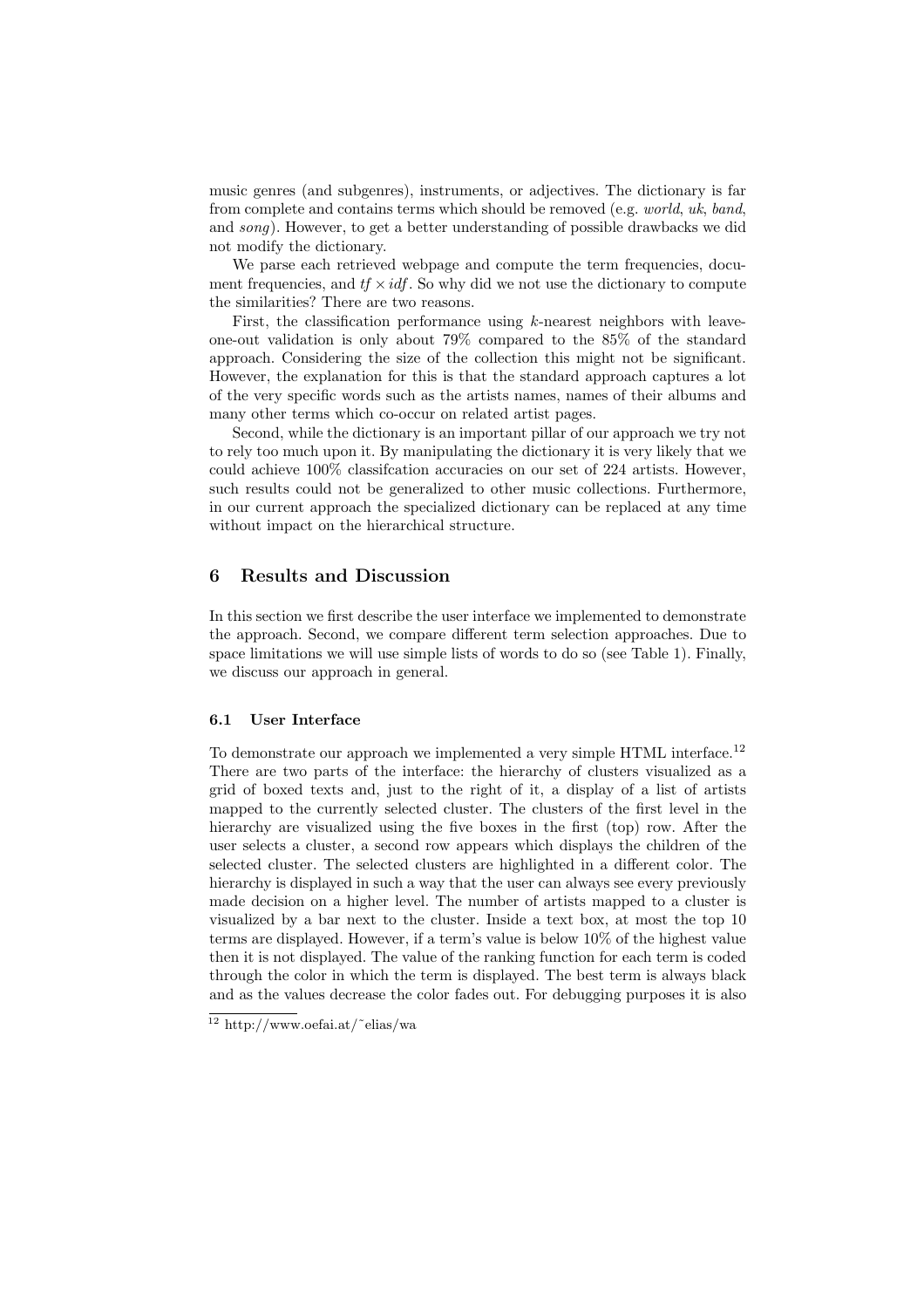| $\Box$ e $\times$<br>Artist Browser - Mozilla Firefox<br>File Edit View Go<br>Bookmarks Tools<br>Help |                                                                                                        |                                                                                      |                                                                                                         |                                                                 |                                                                                                                             |  |
|-------------------------------------------------------------------------------------------------------|--------------------------------------------------------------------------------------------------------|--------------------------------------------------------------------------------------|---------------------------------------------------------------------------------------------------------|-----------------------------------------------------------------|-----------------------------------------------------------------------------------------------------------------------------|--|
|                                                                                                       | -- ARTISTS --                                                                                          |                                                                                      |                                                                                                         |                                                                 |                                                                                                                             |  |
| piano, symphony,<br>classical.<br>orchestra, opera.<br>violin, musical,<br>jazz, quartet,<br>chamber  | song, rap,<br>hip-hop, pop,<br>dance, beats, uk.<br>cool, band, world,<br>$\cdots$                     | band, punk,<br>metal, song, pop,<br>quitar, world,<br>punk rock, hard,<br>pretty,    | country, song,<br>band, guitar, pop,<br>country music.<br>folk, world, young,<br>group,                 | blues, jazz,<br>country, soul.<br>reggae, quitar,<br>sonq,      | - aphex twin<br>- armand van helden<br>- basement jaxx<br>- carl cox<br>- chemical brothers<br>- daft punk<br>- fatboy slim |  |
| rap, hip-hop, cool,<br>gangsta, song,<br>hip hop, hot,<br>world, beats,<br>group,                     | pop, song, cool,<br>uk, girl, world,<br>concert, voice,<br>american, dance,<br>$\cdots$                | band, punk, song,<br>quitar, country,<br>american, soul,<br>world, pop, punk<br>rock | band, song, pop,<br>quitar, musical,<br>world, punk,<br>group, uk, solo,                                | dance, electronic.<br>house, song,<br>tenor, techno,<br>reggae, | - jimi tenor<br>- kraftwerk<br>- mouse on mars<br>- paul oakenfold<br>- prodigy<br>- underworld                             |  |
| dance, electronic.<br>house, tenor.<br>techno, uk. punk.<br>beats, trance,<br>$club.$                 | reggae,<br>dancehall, ragga,<br>stage, caribbean,<br>soca, ghetto, dub.<br>world, dancehall<br>reggae, | song, ambient,<br>electronic, dance,<br>band, uk, techno,<br>beats, pop. hot         | band, rap, pop,<br>song, german,<br>electronic.<br>hip-hop, jive,<br>quitar, world,                     | band, song, pop.<br>quitar, world,<br>musical, uk.              |                                                                                                                             |  |
| house, dance,<br>punk, club,<br>trance, song,<br>world, funk, party,<br>disco,                        | dance, beats,<br>salon, uk, song,<br>party.<br>psychedelic, big<br>beat, quitar,<br>electronic,        | dance, band.<br>song, techno,<br>rave, symphony,<br>real, beats, bass,<br>electronic | ambient, uk.<br>song, piano,<br>electronic.<br>festival, beats,<br>metal, alternative,<br>experimental, | tenor, punk,<br>electronic, jazz,<br>pop, german,<br>song,      |                                                                                                                             |  |
| Done                                                                                                  |                                                                                                        |                                                                                      |                                                                                                         |                                                                 |                                                                                                                             |  |

Fig. 3. Screenshot of the HTML user interface.

possible to display the list of all ranked words for a cluster. Figure 3 shows what the user interface looks like (using LK labeling) after node n2.5.1 was selected (thus 4 levels are visible).

#### 6.2 Comparison of Term Selection

Table 1 lists all top-ranked words for the different approaches at the first level and some examples of the second level (for the children of node n5.1). Comparing this table with Figures 1 and 2 shows how different types of genres are described. For example, in most cases describing the classical cluster (node n1) works very well. In general we have made the following observations:

First, the results using the dictionary are better in most cases at the first level. The main difference becomes clearer at the second level (for the children of node n5). In particular, using the dictionary avoids the frequent appearance of artist names.

Second, not all words in the domain specific dictionary make sense. Although not directly noticeable at the first level there are some words which appear frequently in the top-ranked words but do not convey much information: world, uk, band, song, musical. On the other hand, from studying the lists we noticed that words such as love and hate are missing in our dictionary. Having a few meaningless words is not such a big problem. In an interactive interface the user could just click on the words to remove and the interface could be updated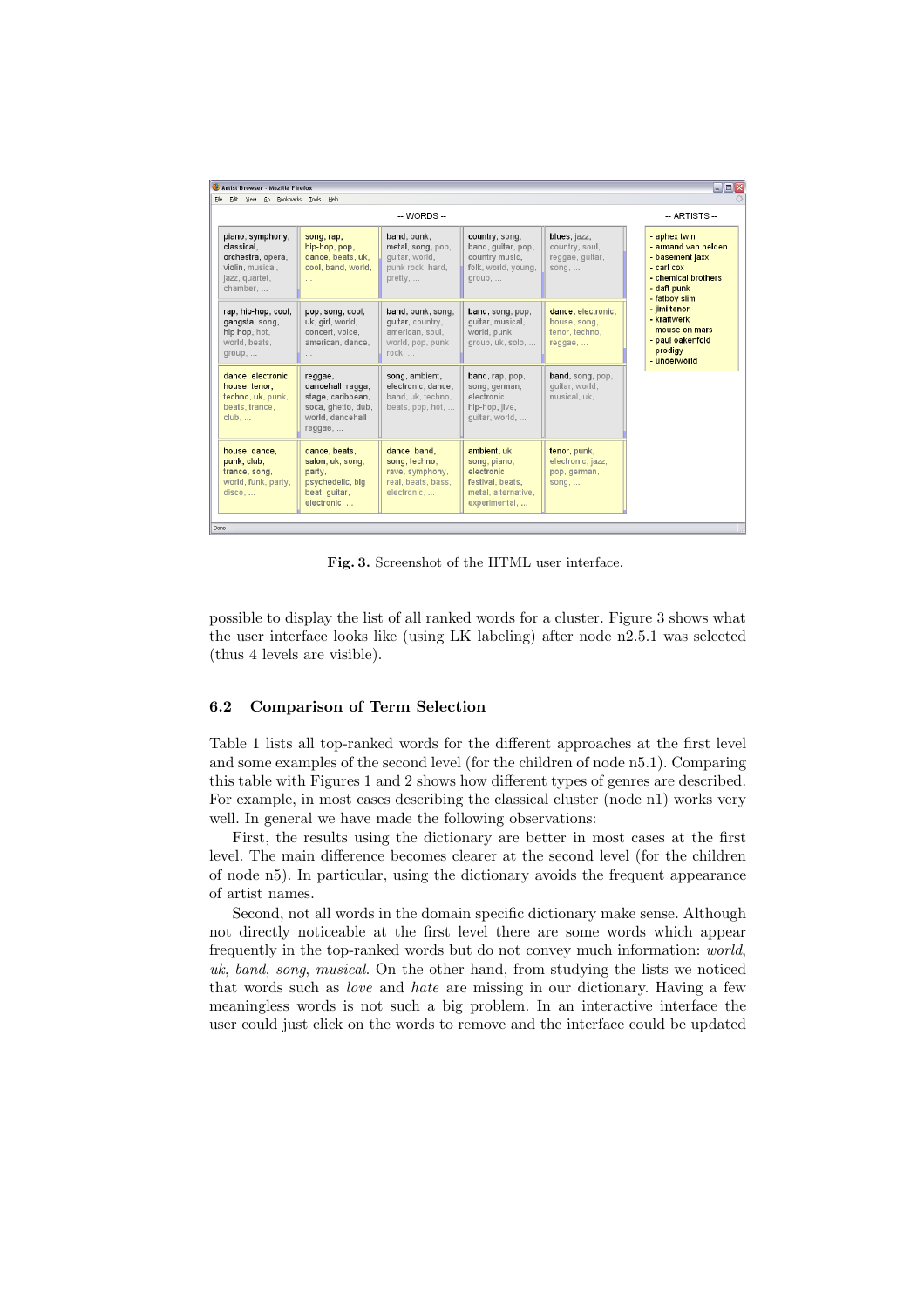|                                                                                                                                                                                                                                                                                                                                                                                                                                                                                                                    | with dictionary                                                                                                                                                                                                                   | without dictionary                                                                                                                                                                                               |  |  |  |  |
|--------------------------------------------------------------------------------------------------------------------------------------------------------------------------------------------------------------------------------------------------------------------------------------------------------------------------------------------------------------------------------------------------------------------------------------------------------------------------------------------------------------------|-----------------------------------------------------------------------------------------------------------------------------------------------------------------------------------------------------------------------------------|------------------------------------------------------------------------------------------------------------------------------------------------------------------------------------------------------------------|--|--|--|--|
|                                                                                                                                                                                                                                                                                                                                                                                                                                                                                                                    | $tf \times idf$                                                                                                                                                                                                                   |                                                                                                                                                                                                                  |  |  |  |  |
| n1<br>n2<br>n3<br>n4<br>n5                                                                                                                                                                                                                                                                                                                                                                                                                                                                                         | classical, piano, orchestra, symphony, musical classical, piano, orchestra, works, composer<br>song, pop, world, uk, band<br>song, band, pop, world, guitar<br>song, band, guitar, pop, world<br>song, blues, band, guitar, world | listen, color, news, pop, size<br>band, listen, great, pop, live<br>color, listen, live, pop, size<br>color, size, family, listen, blues                                                                         |  |  |  |  |
|                                                                                                                                                                                                                                                                                                                                                                                                                                                                                                                    | ${\rm \scriptstyle{Label SOM}}$                                                                                                                                                                                                   |                                                                                                                                                                                                                  |  |  |  |  |
| n1<br>n2<br>n3<br>n4<br>n5                                                                                                                                                                                                                                                                                                                                                                                                                                                                                         | world, musical, concert, song, uk<br>world, musical, classical, song, real<br>musical, world, song, group, pop<br>musical, world, classical, song, pop<br>musical, classical, group, song, world                                  | two, information, musical, recordings, great<br>content, know, people, listen, sound<br>great, sound, news, listen, live<br>content, great, information, pop, listen<br>information, great, content, listen, pop |  |  |  |  |
|                                                                                                                                                                                                                                                                                                                                                                                                                                                                                                                    |                                                                                                                                                                                                                                   |                                                                                                                                                                                                                  |  |  |  |  |
| n1<br>n2<br>n3<br>$^{\rm n4}$<br>n5                                                                                                                                                                                                                                                                                                                                                                                                                                                                                | piano, orchestra, symphony, concert, opera<br>dance, rap, hip-hop, beats, group<br>guitar, musical, group, punk, metal<br>musical, guitar, country, group, blues<br>blues, band, country, pop, jazz                               | classical, composer, musical, great, piano<br>news, pop, sound, track, release<br>band, sound, live, great, pop<br>live, band, pop, news, policy<br>blues, jazz, country, hits, policy                           |  |  |  |  |
|                                                                                                                                                                                                                                                                                                                                                                                                                                                                                                                    | Lagus & Kaski                                                                                                                                                                                                                     |                                                                                                                                                                                                                  |  |  |  |  |
| n1<br>n2<br>n3<br>n4<br>n5                                                                                                                                                                                                                                                                                                                                                                                                                                                                                         | piano, symphony, classical, orchestra, opera<br>song, rap, hip-hop, pop, dance<br>band, punk, metal, song, pop<br>country, song, band, guitar, pop<br>blues, jazz, country, soul, reggae                                          | op, bach, piano, symphony, classical<br>hop, hip, rap, listen, pop<br>band, punk, metal, bands, great<br>country, alice, elvis, brooks, rate<br>blues, jazz, color, john, size                                   |  |  |  |  |
|                                                                                                                                                                                                                                                                                                                                                                                                                                                                                                                    | $\chi^2$ . LK                                                                                                                                                                                                                     |                                                                                                                                                                                                                  |  |  |  |  |
| n1<br>n2<br>n3<br>n4<br>n5                                                                                                                                                                                                                                                                                                                                                                                                                                                                                         | piano, orchestra, symphony, opera, violin<br>rap, dance, hip-hop, beats, uk<br>punk, guitar, metal, musical, group<br>country, guitar, musical, group, blues<br>blues, jazz, country, band, soul                                  | classical, piano, composer, orchestra, symphony<br>news, pop, hop, hip, track<br>band, punk, live, sound, great<br>country, live, band, pop, hits<br>blues, jazz, country, john, hits                            |  |  |  |  |
|                                                                                                                                                                                                                                                                                                                                                                                                                                                                                                                    | Lagus & Kaski variant                                                                                                                                                                                                             |                                                                                                                                                                                                                  |  |  |  |  |
| n1<br>n2<br>n3<br>n4                                                                                                                                                                                                                                                                                                                                                                                                                                                                                               | rondo, fortepiano, contralto, fugue, mezzo<br>hardcore techno, latin rap,<br>southern rap, east coast rap<br>pop-metal, melodic metal, detroit rock,<br>flamenco guitar, math rock<br>new traditionalist, british folk-rock,      | nabucco, leopold, cycles, figaro, sonatas<br>pies, grandmaster, hash, tricky, pimp<br>roisin, pies, hash, dez, voulez<br>csn, dez, voulez, shapes, daltrey                                                       |  |  |  |  |
| n5                                                                                                                                                                                                                                                                                                                                                                                                                                                                                                                 | progressive bluegrass, gabba, slowcore<br>rockabilly revival, new beat, progressive<br>country, vocalion, freakbeat                                                                                                               | hodges, precious, shanty, broonzy, dez                                                                                                                                                                           |  |  |  |  |
|                                                                                                                                                                                                                                                                                                                                                                                                                                                                                                                    | $\chi^2$ . LK variant                                                                                                                                                                                                             |                                                                                                                                                                                                                  |  |  |  |  |
| n1<br>n2<br>n3<br>n4<br>n5                                                                                                                                                                                                                                                                                                                                                                                                                                                                                         | piano, orchestra, symphony, opera, violin<br>rap, hip-hop, beats, dance, cool<br>punk, metal, guitar, punk rock, hard<br>country, guitar, country music, folk, group<br>blues, jazz, country, soul                                | classical, symphony, composer, piano, orchestra<br>hop, hip, rap, eminem, dj<br>band, punk, metal, bands, live<br>country, brooks, elvis, dylan, hits<br>blues, jazz, willie, otis, john                         |  |  |  |  |
| Lagus & Kaski                                                                                                                                                                                                                                                                                                                                                                                                                                                                                                      |                                                                                                                                                                                                                                   |                                                                                                                                                                                                                  |  |  |  |  |
|                                                                                                                                                                                                                                                                                                                                                                                                                                                                                                                    | n5.1 blues, jazz, guitar, band, orchestra<br>$n5.2$ soul, blues, song, gospel, pop<br>$n5.3$ reggae, ska, song, world, dancehall<br>$n5.4$ country, country music, song, bluegrass, folk<br>n5.5 band, song, pop, guitar, blues   | blues, jazz, john, coltrane, basie<br>aretha, soul, redding, king, franklin<br>marley, reggae, tosh, cliff, baez<br>country, hank, elvis, cash, kenny<br>elvis, roll, rate, band, bo                             |  |  |  |  |
| LK variant (with dictionary)                                                                                                                                                                                                                                                                                                                                                                                                                                                                                       |                                                                                                                                                                                                                                   |                                                                                                                                                                                                                  |  |  |  |  |
| n5.1 hot jazz, post-bop, vocalion, rondo, soul-jazz, classic jazz, hard bop, superstitious, octet<br>n5.2 british blues, pornographic, colored, classic soul, sensual, erotic, precious, rap rock, stylish<br>n5.3 vocal house, soca, british punk, gong, ragga, ska, dancehall, dancehall reggae, hard house<br>n5.4 new traditionalist, yodelling, middle aged, country boogie, outlaw country, rockabilly revival<br>n5.5 experimental rock, boogie rock, castanets, psychodelic pop, pagan, dream pop, crunchy |                                                                                                                                                                                                                                   |                                                                                                                                                                                                                  |  |  |  |  |

Table 1. List of top ranked terms for selected nodes.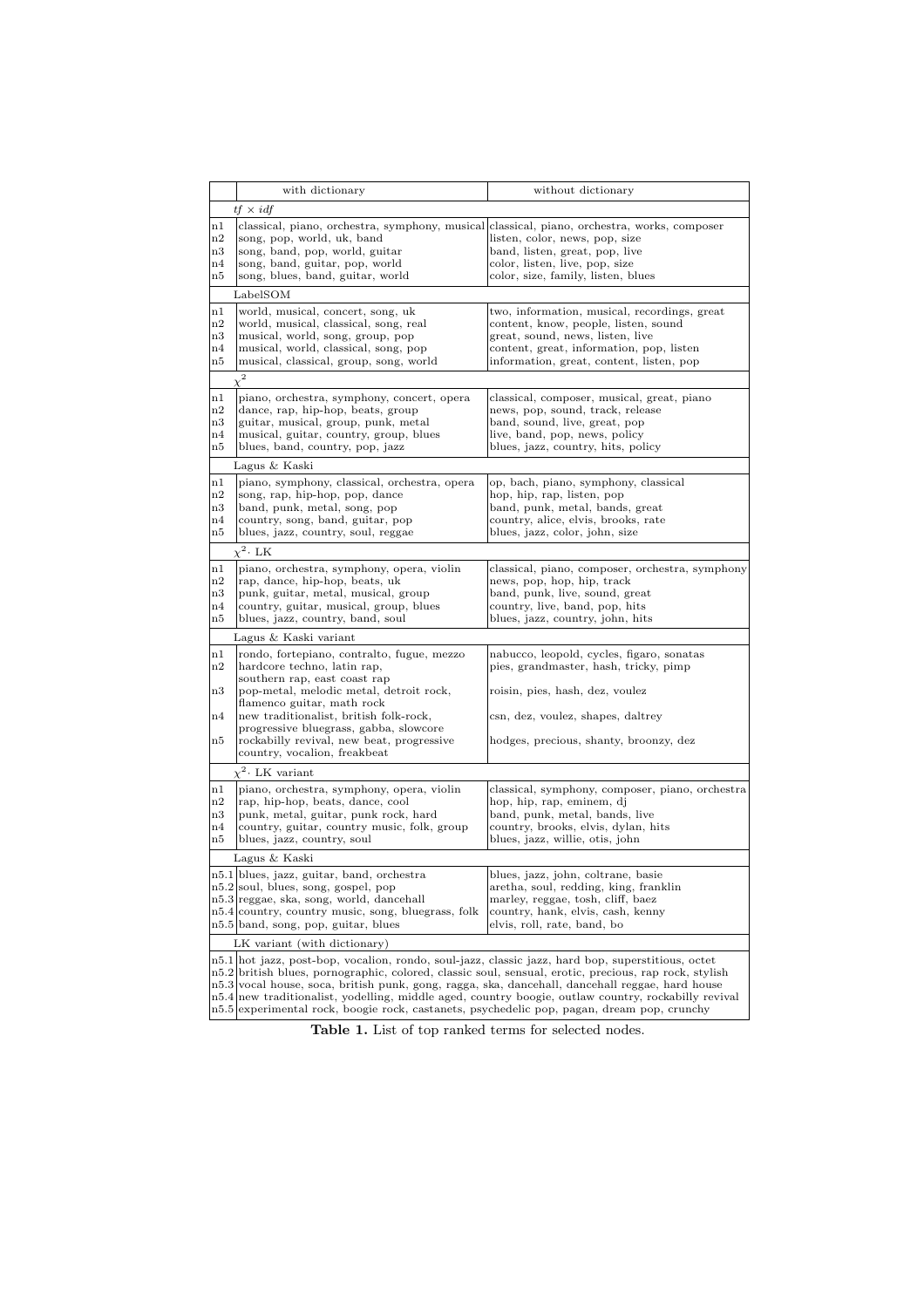immediately. However, adding missing words to the dictionary is a bit more complex and requires scanning all the retrieved documents for occurrences.

Third, the performance of the non discriminating approaches  $(tf \times idf$ , Label-SOM) is very poor. On the other hand, all discriminative approaches  $(\chi^2, LK,$ and combinations) yield interesting results with the dictionary. However, the LK variant by itself focuses too much on the differences. Obviously, to truly judge the quality of the different variations would require user studies. Subjectively our impression was that the approach from Lagus & Kaski performed slightly better than the others.

### 6.3 Discussion

One of the main problems is that our approach relies on artist names. In many cases this name might have several meanings making it difficult to retrieve relevant webpages. Another problem is that many new and not so well known artist do not appear on webpages. This limits our approach to yesterday's mainstream western culture. This limitation is also underlined by the dictionary we use which contains terms mainly used in our culture. However, the dictionary could easily be replaced. Another issue is the dynamics of web contents (e.g. [26]). We studied this in [8] and the study was continued in [27]. So far we observed significant changes in the Google ranks, but these did not have a significant impact on the similarity measure.

## 7 Conclusions

In this paper we demonstrated possibilities to hierarchically organize music at the artist level. In particular we suggested using hierarchical clustering with overlapping clusters which are described using a domain-specific dictionary. The results are very promising, however, we fail to present a thorough evaluation. In future work we plan to conduct small scale user studies and combine this approach with other approaches based on audio signal analysis.

# 8 Acknowledgments

This research was supported by the EU project SIMAC (FP6-507142). The Austrian Research Institute for Artificial Intelligence is supported by the Austrian Federal Ministries bm:bwk and bmvit.

## References

- 1. Pachet, F., Cazaly, D.: A taxonomy of musical genres. In: Proc RIAO Content-Based Multimedia Information Access (2000)
- 2. Pachet, F., Westerman, G., Laigre, D.: Musical data mining for electronic music distribution. In: Proc WedelMusic Conf (2001)